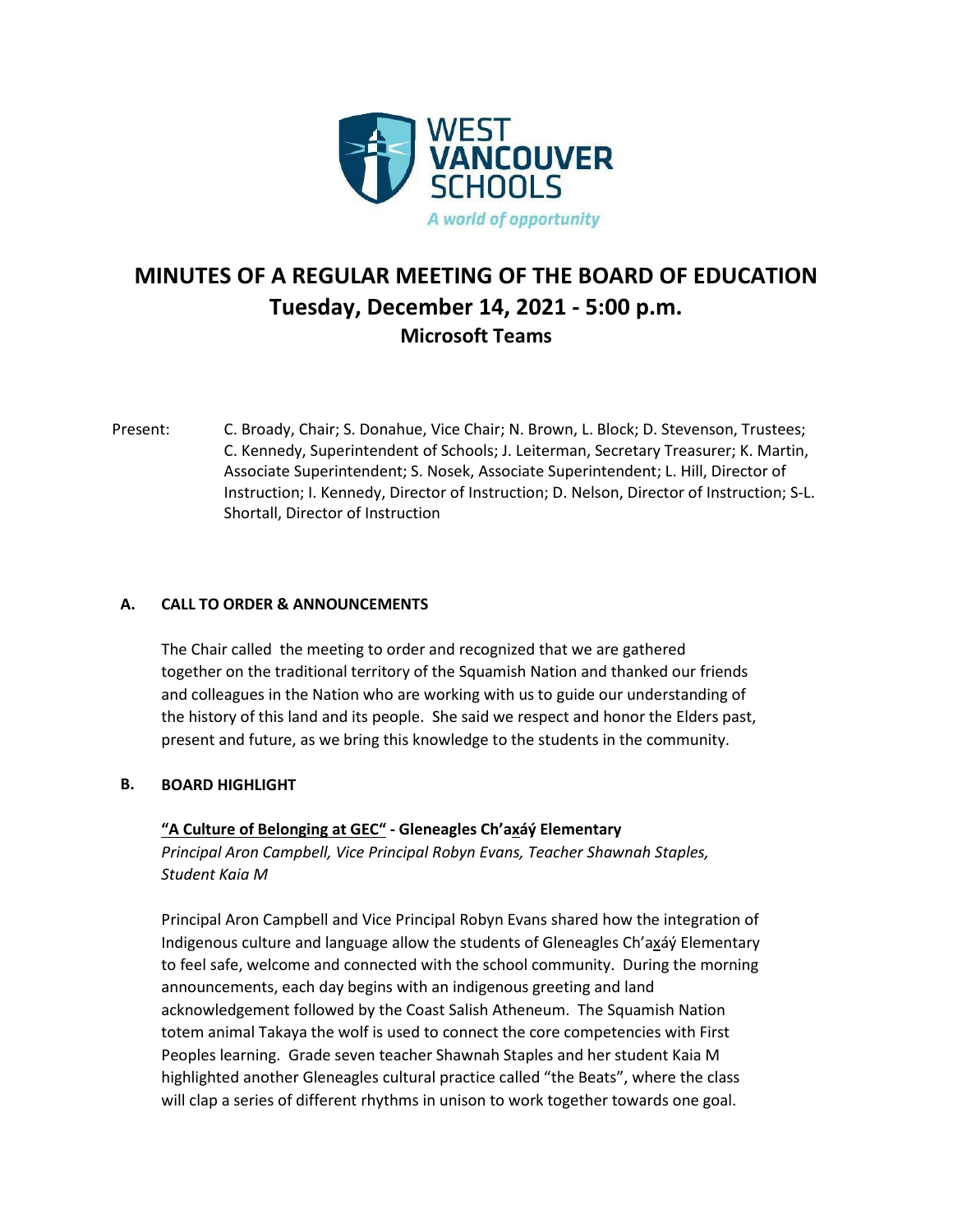# **"Map Making to Create a Sense of Place" - Lions Bay Community School**

*Principal Aron Campbell, Vice Principal Natalie Mendes, Student Jake B*

Last spring, local resident John Dudley challenged the students of Lions Bay Community School to create a map of Lions Bay Village and name a local creek. Vice Principal Natalie Mendes and grade three student Jake B explained how the students created a map that includes trails, houses, and illustrations of marine wildlife that are local to Lions Bay. The students chose to name the creek "Bellybutton Creek", a reference to a joke between the students and Elder Sahplek Baker of the Squamish Nation.

## **C. ADOPTION OF AGENDA**

**#1592 MOTION THAT the Agenda of the Regular Meeting December 14, 2021 be adopted. Carried. Carried.** 

### **D. QUESTION & COMMENT PERIOD (10 minutes)**

### **E. APPROVAL OF MINUTES**

- Regular Meeting November 16, 2021

## **#1593 MOTION THAT the Minutes of the Regular Meeting November 16, 2021 be approved. Carried. Carried.**

- General Record December 14, 2021

### **#1594 MOTION THAT the Minutes of the General Record December 14, 2021 be approved. Carried. Carried.**

### **F. BUSINESS ARISING FROM THE MINUTES**

Chair Broady reminded Trustees of the deadlines to submit motions for the upcoming BCSTA Provincial Council and AGM.

### **G. BOARD BUSINESS**

### **1. Superintendent's Report**

*Chris Kennedy, Superintendent of Schools*

Superintendent Kennedy gave a brief update on several topics.

Enrolment Summary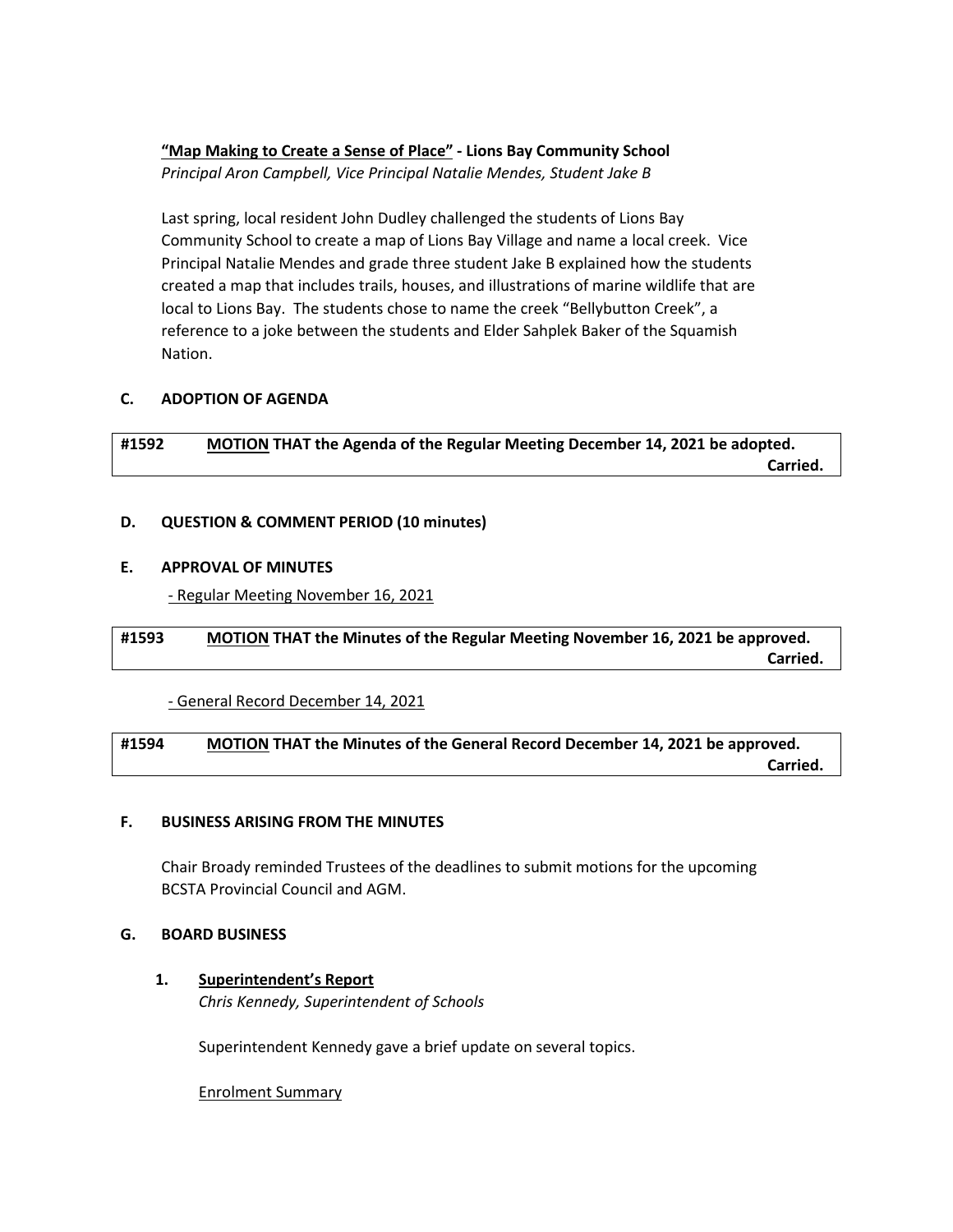As of the end of November, overall enrolment sat at 7194, a slight increase over September and an increase of almost 100 students over last November, largely driven by growth in international student enrolment.

#### School Highlights for the Fall

Administrators reported that students and staff were excited about the return of athletics and in-person fine arts performances. The elimination of cohorts has allowed for more connection between the younger and older students. Reduced COVID- related stress has allowed the community to attend school events and feel more connected.

### Things to Watch in 2022

As previously reported by Director of Instruction Sandra-Lynn Shortall, Early Learning and Childcare will begin to shift to the K-12 Education sector. Additionally, beginning in the 2022/23 school year, provincial on-line learning will only be provided by a few districts that have been selected by the Ministry. This creates an opportunity for individual districts to offer local online learning without the full infrastructure that is required to be an online school. The ADST curriculum, particularly robotics, is growing quickly. The West Vancouver School District hosted the largest ever robotics competition in Canada in December.

A new reporting order may come into effect next fall, which could mean changes to district communications with the community. . Potential changes are aligned with the work the district is already doing

### Vancouver Coastal Health Updates

VCH continues to focus on vaccinations. Vaccination rates in both North and West Vancouver school districts are the highest in the province. While currently they are offered only at mass clinics, targeted clinics at schools may be offered in the new year.

VCH remains committed to providing support for student mental health. Some limited overnight student travel has been permitted under the guidance of VCH. There are no updates on graduation, but VCH has been clear that vaccination requirements do not to apply to K to 12 events, and venues are responding positively.

#### Secondary Timetable Planning

The timetable structure for the 2021/22 school year was informed by student, teacher and parent feedback, and additional feedback will be gathered before deciding on the 2022/23 timetable.

Equity, Diversity, Inclusivity and Sense of Belonging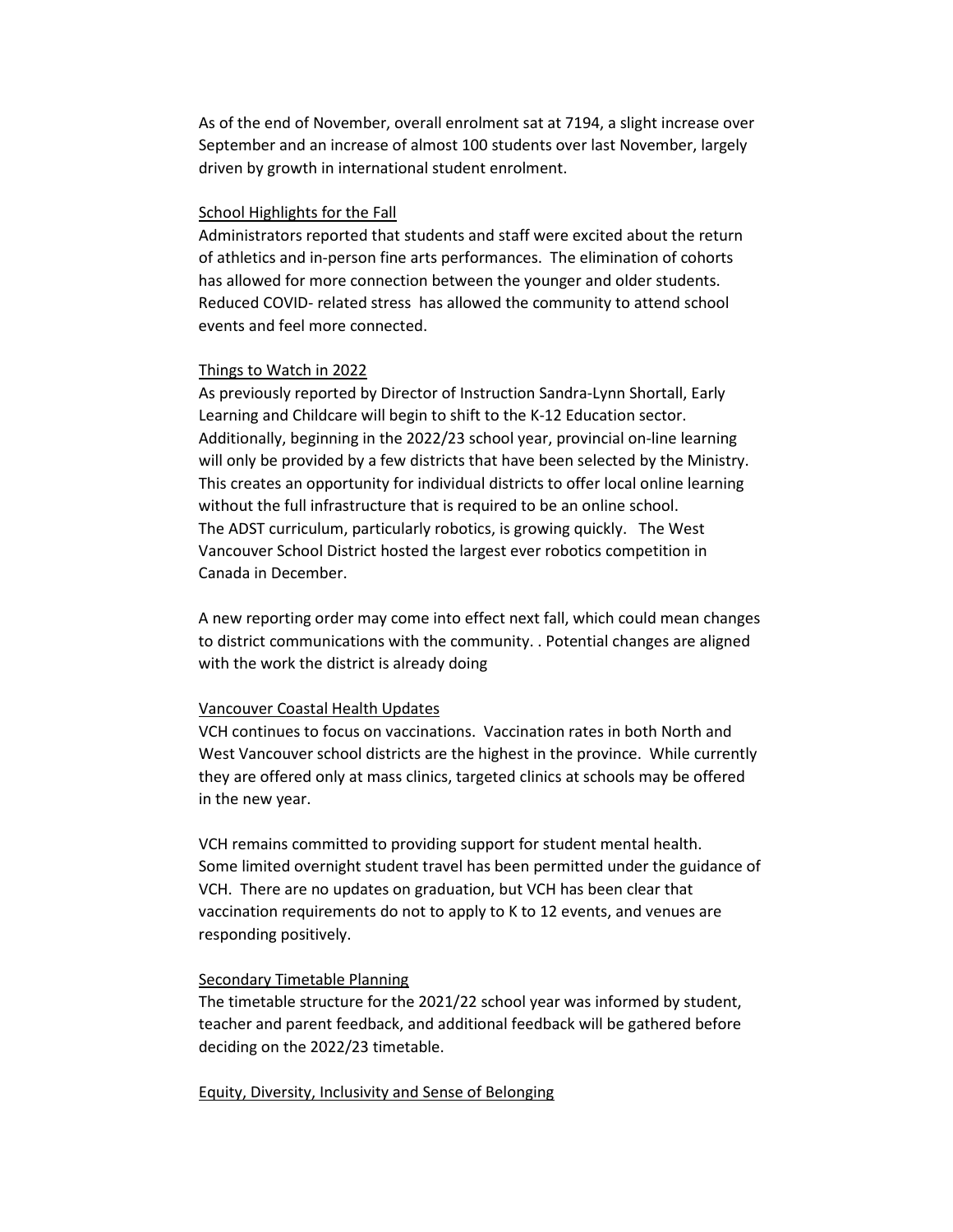An Active Bystander Training session with Alden Habacon took place during the last Pro-D Day. Unconscious Bias & Intercultural training, Mental Health Framework and Ethical Leadership Standards are upcoming trainings and topics for the future.

Superintendent Kennedy, members of the District Leadership Team, and parent and teacher representatives belong to the BC Equity in Action group. The group's goals are specific to the Indigenous students in the district.

### International Education Update

While academics and attendance are stronger than pre-COVID, evolving federal rules are causing confusion and could continue to impact the program in the future. Homestay availability remains a limiting factor but applications for the 2022/23 school year are well underway.

#### Elementary School Focus

Elementary schools are currently focusing on literacy, sense of belonging and positive mental health. As noted earlier, there are new tools for communicating student learning and assessments.

#### Framework for Enhanced Student Learning

The FESL's three areas of focus are academic success, preparation for the future and school connectedness. Superintendent Kennedy is currently participating in a Ministry Pod Program with districts from across BC. Feedback is expected in the new year and plans will be updated in the spring to align with school plans.

#### UBC / Metro School Districts Research from COVID – Elementary Grades

The district participated in a study done by UBC and the Metro Vancouver school districts to highlight strengths and identify challenges to learning during the pandemic.

### **2. Digital Learning Update**

*Cari Wilson, District Innovation & Technology Lead Teacher Sean Nosek, Associate Superintendent*

District Innovation & Technology Lead Teacher Cari Wilson shared how the West Vancouver School District is preparing students to be responsible digital citizens. She highlighted examples of online lessons and resources that teachers can access and explained how the district is futureproofing the schools and students by offering computational thinking and coding classes.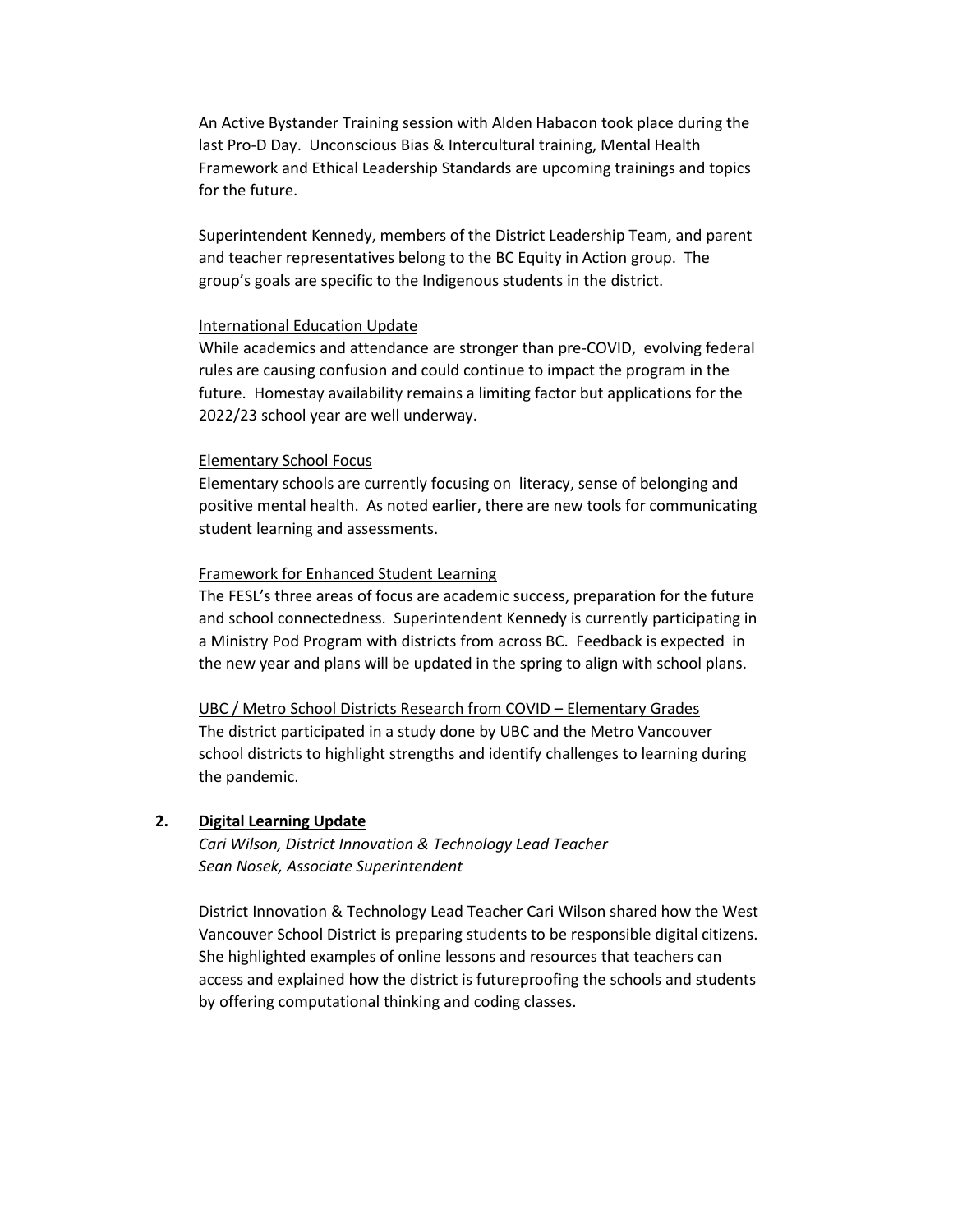### **3. Mental Health Framework**

*Maureen Lee, District Principal*

District Principal Maureen Lee discussed the Ministry's Framework for Mental Health, reviewing its four pillars and the district programs that promote student mental health. She noted the district is also supporting the mental health of the district staff, so that they can better support the students.

### **H. COMMITTEE REPORTS**

### **1. Finance & Facilities Committee Meeting – December 7, 2021**

Trustee Stevenson reviewed the minutes of the December  $7<sup>th</sup>$  meeting, sharing that the Bowen Island Community School's playground project is close to completion. The Ministry awarded \$165K to fund the new playground equipment through their PEP fund.

Initiatives from our Carbon Neutral Report were shared, including the ongoing elimination of rodenticides, mask recycling boxes in schools, new high efficiency boilers at Gleneagles and a new heat pump at ILC.

Secretary Treasurer Leiterman reviewed the 2021/22 Amended Budget revenue, noting that the district will not receive a final funding statement from the Ministry until mid-December. Current estimates indicate higher funded and International FTE, resulting in increased revenues of close to \$1m.

# **#1595 MOTION THAT the Minutes of the Finance & Facilities Committee December 7, 2021 be approved.**

**Carried. Carried.** 

### **I. CORRESPONDENCE**

A list of Board correspondence is posted online.

### **J. TRUSTEE MEETINGS & EVENTS**

Trustee Brown highlighted the artwork of grade 10 Sentinel student Maya Costea, who won the Senior Colour Poster category of the Canadian Legion's Remembrance Day Contest.